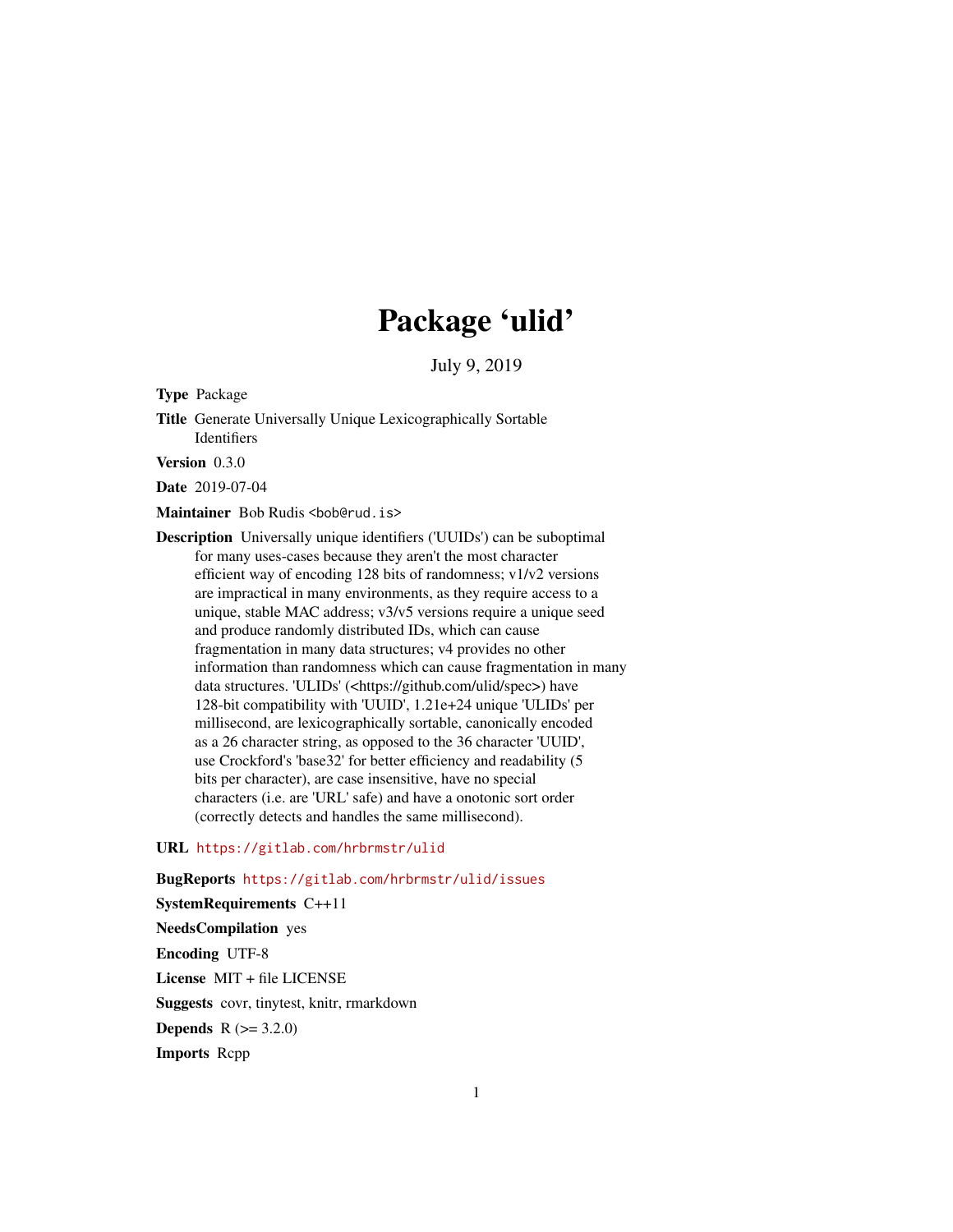RoxygenNote 6.1.1

LinkingTo Rcpp

VignetteBuilder knitr

Author Bob Rudis [aut, cre] (<https://orcid.org/0000-0001-5670-2640>), suyash [aut] (ULID C++ Port <https://github.com/suyash/ulid/>)

Repository CRAN

Date/Publication 2019-07-09 16:00:02 UTC

## R topics documented:

| Index |  |
|-------|--|

ts\_generate *Generate ULIDs from timestamps*

#### Description

This function generates a new [Universally Unique Lexicographically Sortable Identifier](https://github.com/ulid/spec) from a vector of POSIXct timestamps.

#### Usage

ts\_generate(tsv)

#### Arguments

tsv vector of POSIXct values

#### Examples

ts\_generate(as.POSIXct("2017-11-01 15:00:00", origin="1970-01-01"))

<span id="page-1-0"></span>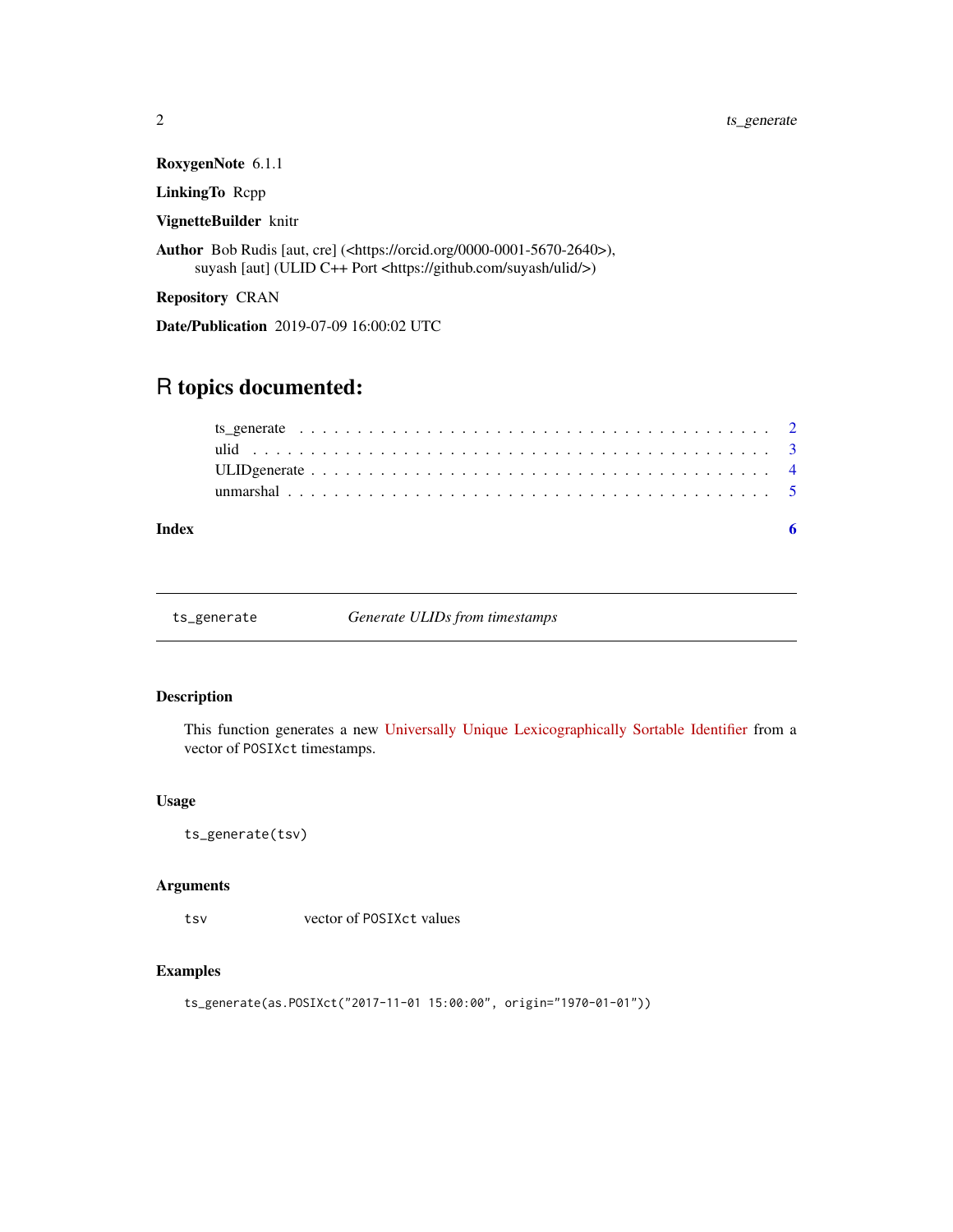#### <span id="page-2-0"></span>Description

(grifted from <https://github.com/ulid/spec>)

#### Details

UUID can be suboptimal for many uses-cases because:

- It isn't the most character efficient way of encoding 128 bits of randomness
- UUID v1/v2 is impractical in many environments, as it requires access to a unique, stable MAC address
- UUID v3/v5 requires a unique seed and produces randomly distributed IDs, which can cause fragmentation in many data structures
- UUID v4 provides no other information than randomness which can cause fragmentation in many data structures

Instead, herein is proposed ULID:

#### ulid() // 01ARZ3NDEKTSV4RRFFQ69G5FAV

- 128-bit compatibility with UUID
- 1.21e+24 unique ULIDs per millisecond
- Lexicographically sortable!
- Canonically encoded as a 26 character string, as opposed to the 36 character UUID
- Uses Crockford's base32 for better efficiency and readability (5 bits per character)
- Case insensitive
- No special characters (URL safe)
- Monotonic sort order (correctly detects and handles the same millisecond)

01AN4Z07BY 79KA1307SR9X4MV3

```
|----------| |----------------|
Timestamp Randomness
 48bits 80bits
```
#### **Components**

*Timestamp*

- 48 bit integer
- UNIX-time in milliseconds
- Won't run out of space till the year 10889 AD.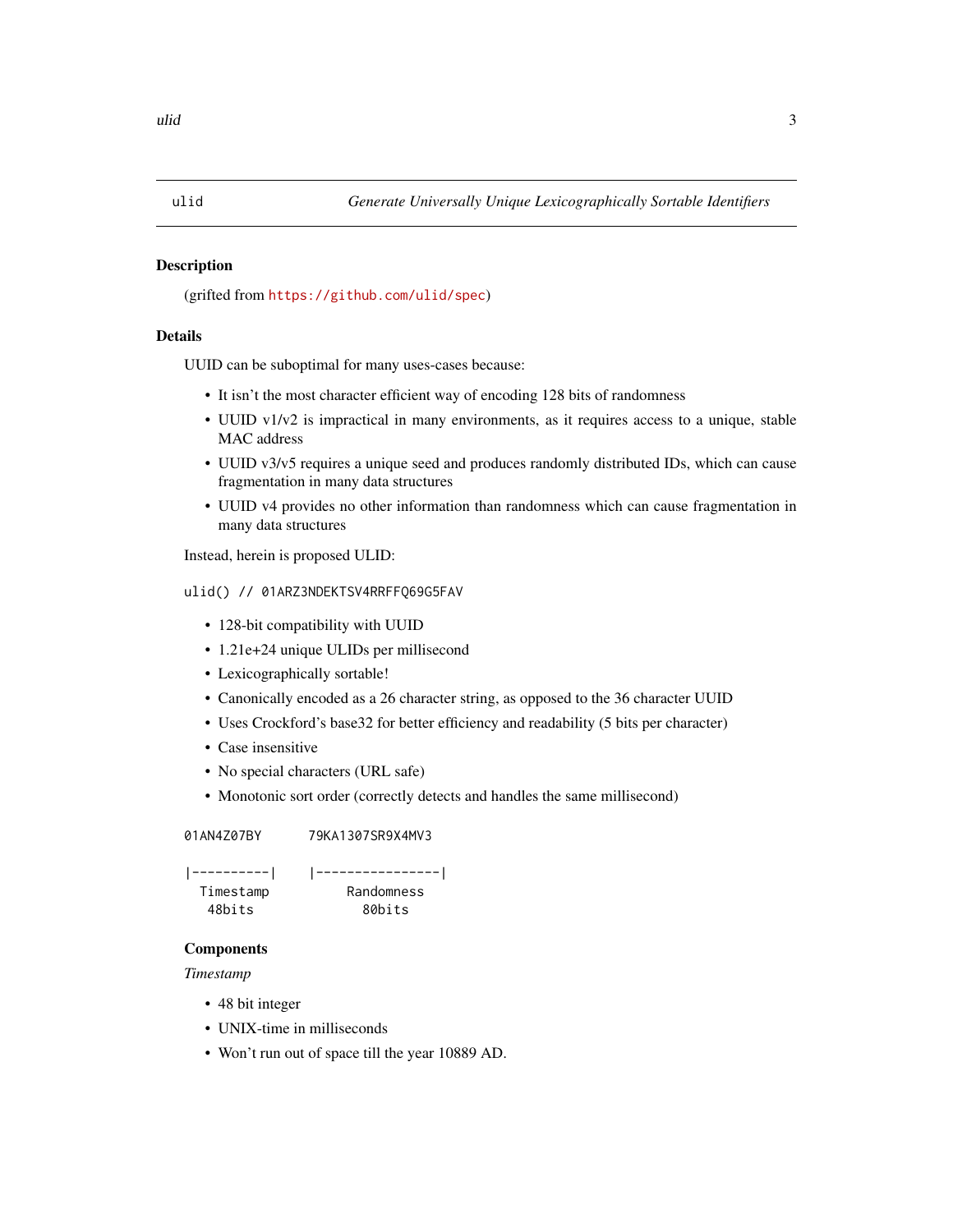#### <span id="page-3-0"></span>*Randomness*

- 80 bits
- Cryptographically secure source of randomness, if possible

#### Sorting

The left-most character must be sorted first, and the right-most character sorted last (lexical order). The default ASCII character set must be used. Within the same millisecond, sort order is not guaranteed.

- URL: <https://gitlab.com/hrbrmstr/ulid>
- BugReports: <https://gitlab.com/hrbrmstr/ulid/issues>

#### Author(s)

Bob Rudis (bob@rud.is)

<span id="page-3-1"></span>ULIDgenerate *Generate ULID*

#### Description

[ULIDgenerate\(\)](#page-3-1) generates a new [Universally Unique Lexicographically Sortable Identifier.](https://github.com/ulid/spec)

#### Usage

```
ULIDgenerate(n = 1L)
```
generate( $n = 1L$ )

ulid\_generate(n = 1L)

#### Arguments

n number of id's to generate (default  $= 1$ )

#### Examples

ULIDgenerate()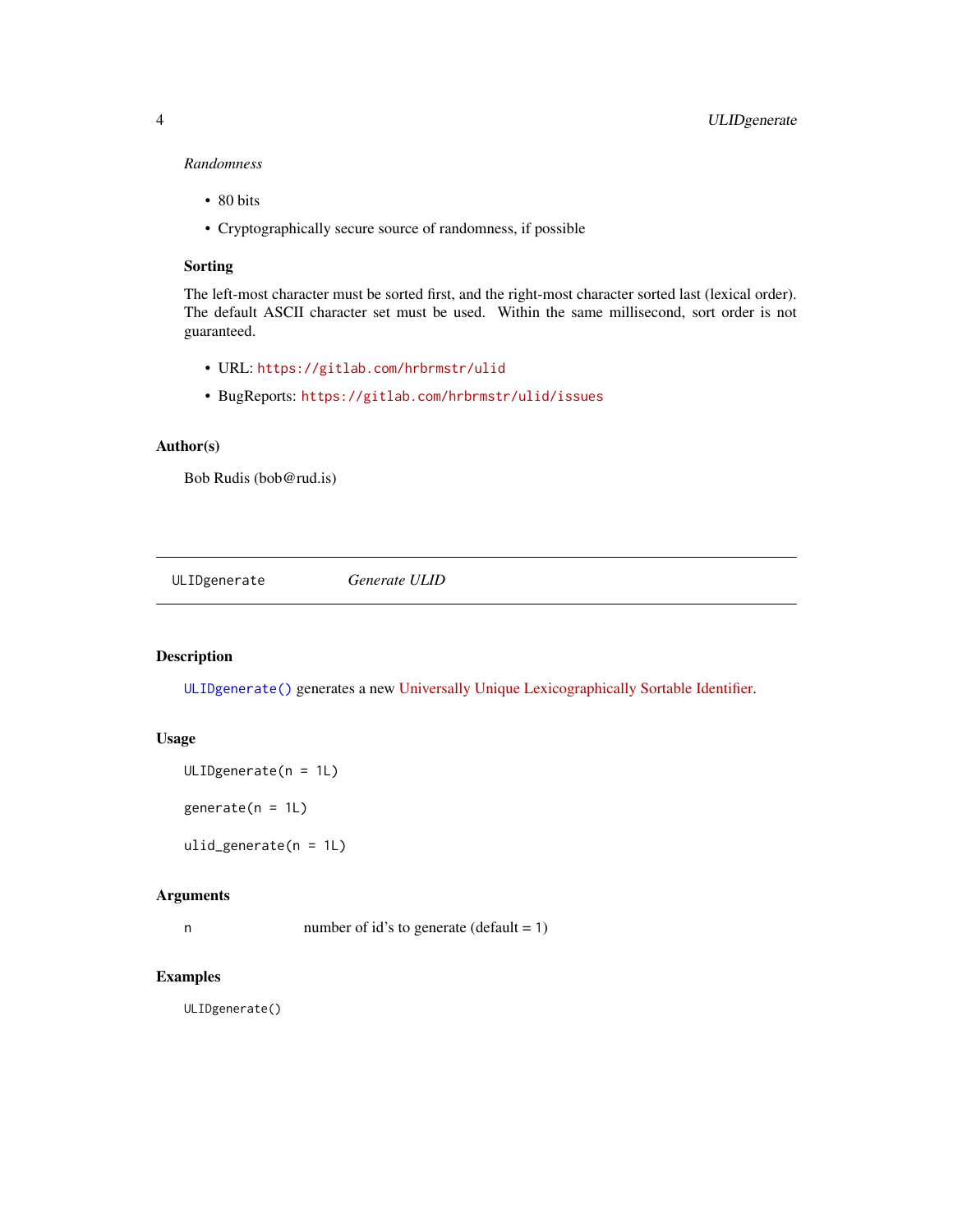<span id="page-4-0"></span>

## Description

Unmarshal a ULID into a data frame with timestamp and random bitstring columns

#### Usage

```
unmarshal(ulids)
```
#### Arguments

ulids character ULIDs (e.g. created with [ULIDgenerate\(\)](#page-3-1))

## Value

data frame (tibble)

## Examples

unmarshal(ULIDgenerate())